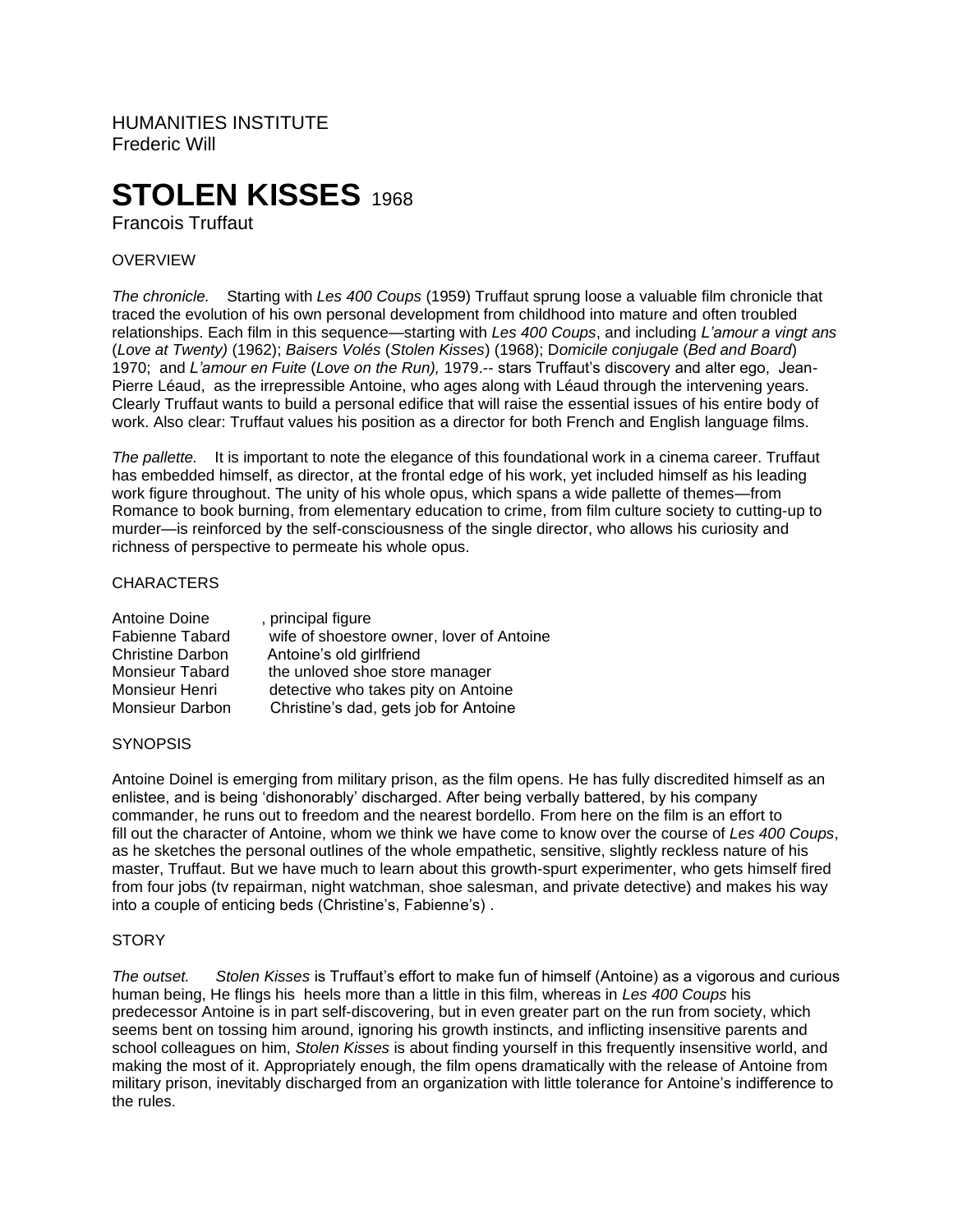*Adventure.* Upon leaving the prison, Antoine heads first for a whorehouse, then to the parents of his former girlfriend, Christine. The picaresque suite of events then takes over; we should have one sample. Christine's parents, who have always liked Antoine, help him get a job with a detective agency. Through his work there he meets M. Tabard, the owner of a shoe store, whose problem—for which he is seeking a cure—is that no one loves him. Antoine's effort to aid with this cure may accidentally indicate the way to the cure: he is seduced by Mme. Tabard, whose sophistication in and around the bed thoroughly astounds him. Mme. Tabard is the perfect 'older woman' to seduce and indoctrinate Antoine.

*Desire.* From that launchpad, Antoine risks himself forward into further adventures, sexual naturally, since that is the direction of his desire, and the point at which he comes most directly into contact with others. At the same time that we follow this sequence of events, and appreciate the daring with which Truffaut forms and reforms himself, we appreciate the personal courage and humor of this director, who is working through himself at the same time. By and large the adolescence Truffaut works out for and through himself, in *Stolen Kisses*, is much more agreeable than the rough childhood he was obliged to suffer in *Les 400 Coups*. (Recall, for example, the difference between the confinement scenes in Antoine's childhood world, with their bleak lonely cell bars and contrast with those dirty but jovial scenes of the military prison from which Antoine is released in *Stolen Kisses,* and in which our last scene of him finds him reading Balzac's *Le Lys de la Vallée.*

*Christine* Think of Antoine's pleasure at rediscovering Christine, after a number of years of absence, sexy and in the end playing tricks to get her hands on him. (She has been thinking of him. While her parents are absent for the week-end she messes up the tubes on her television set, and calls the repair shop for assistance.) There's Antoine. Think of the surprising pleasure of entertaining the shoe salesman's fancy wife In bed, and getting moral lessons on life.

## **Themes**

*Insubordination.* Like a certain comical miscreant on classic American TV, Marine infantryman Gomer Pyle, Antoine should probably not have gone into the military. He was not the type, for he always turned orders up side down, and only at the last second came up smiling. His commanding officer berates Antoine stormily, with every adjective in the book, as he dismisses him from the army. No benefits medals, nothing but a kick in the pants, and Antoine is out of the army and into a creative new world. We can just see him dance across the space that separates him from the harsh world of *Les 400 Coups.*

*Authority* From his childhood on, from his nostalgia for the real father he never knew, his scorn for his step dad, Antoine inherited a contempt for authority and authority figures. By the time of *Stolen Kisses,* Antoine had learned a lot about how to deal with such authority as *Les 400 Coups* served up, say in the virtual penitentiary regime of the Psychological Observation Center, at which Antoine spent the last days of that first film.

*Seduction* Antoine attracts both Fabienne and Christine, and both, we sense, because of his combustible innocence. Antoine truly seems to play without a game plan, and to embraces what life in his twenties brings. We all know what a cougar, of television fame, is: the Antoines of the world are their favorite dish. The literary master of this gender-reverse delectation, is Stendhal, in *Le Rouge et le Noir, The Red and the Black*, whose Julien Sorel calculatedly makes his way upward through society by offering himself to the ladies as an ingénu.

*Love* Throughout S*tolen Kisses* we are, of course, in the hands of Truffaut himself, who is both creating a fiction about Antoine, and at the same time telling us a story about himself. Truffaut is nothing if not crafty in the post modern sense, which is forever on the look out for the ways in which we create and recreate ourselves, dissolving the stable identity of self postulated by earlier ages and earlier fiction techniques. Working as a crafty fox within this framework for defining the self, Truffaut gives us glimpses of sexual love, of teasing love, of familial love (Antoine with Christine's family), even the love that he the director bestows over his creation and the big created world behind it. (Remember the school teacher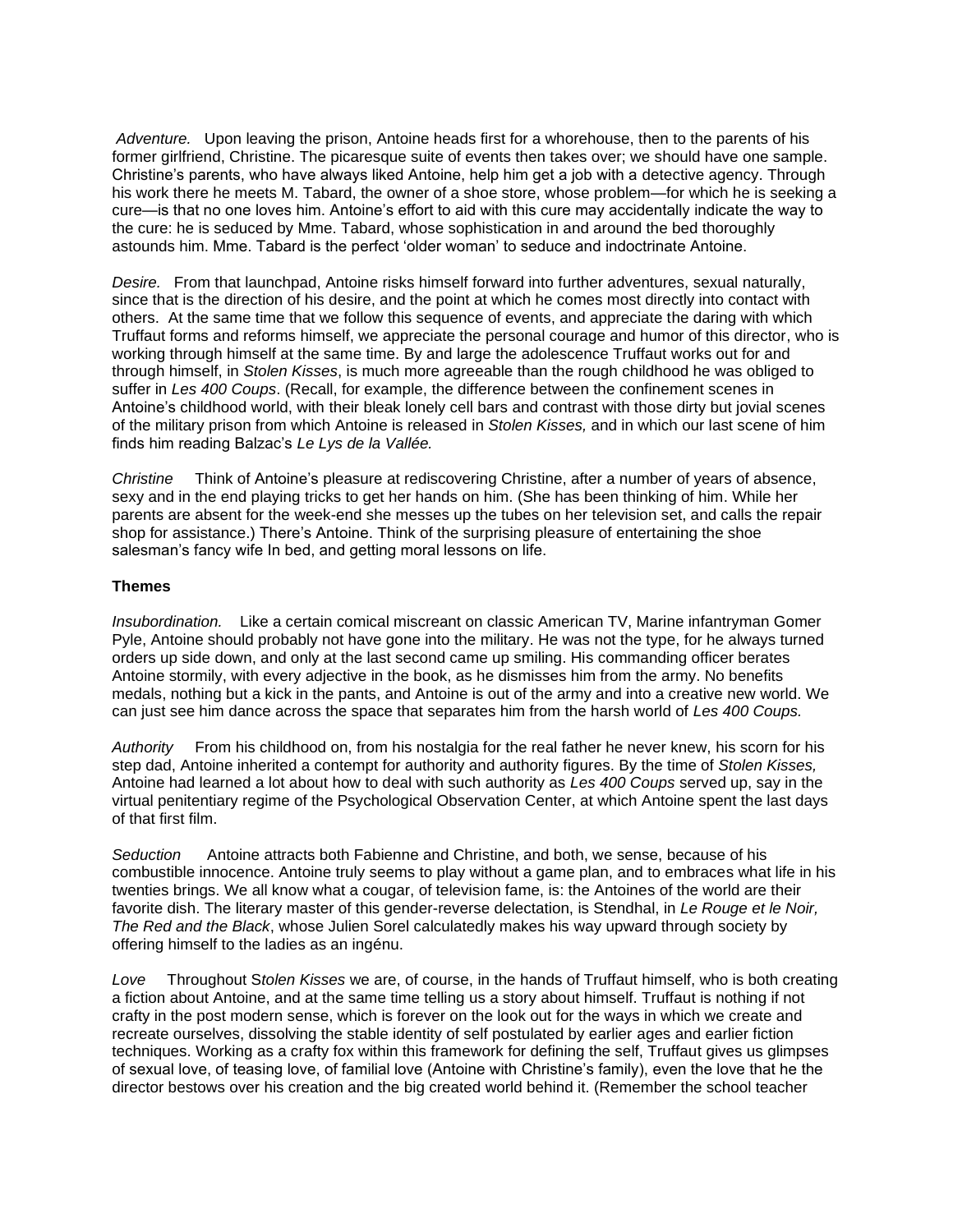Truffaut creates for the classroom in *Small Change,* the one who perorates on the vital importance of 'loving our children'?)

## *Maturity*.

Does Antoine mature through this film's discovery of the world? The theme is given a crowning position at the conclusion. Christine and Antoine are fusing into one another, able by now to enjoy slow ambling walks in the city park, their hands intertwined. They are being followed. Christine draws attention to the young man's gait, and pulls Antoine over to sit on a park bench to let the fellow pass. He does not, but walks straight up to Christine, and in a formal declaration professes his eternal love for her. Antoine remains silently at attention, patient and understanding. When the speech fades the romantic couple, rising, declare that the guy was nuts, but say so in the way Antoine understands: everyone is different, unique, to be heard out. It is the lesson Fabienne Tabard taught Antoine, as she gave true value to her beautiful lesson between the sheets.

## *Transience.*

Without knowing and naming transience, Truffaut builds the stuff of passing into his several part film autobiography, of which the present is part two. We live part two with the awareness that a future set of developments—marriage then divorce—is going to exist as a replacement and reinterpretation of the earlier parts. Anthony Powell's *A Dance* to *The Music of Time* or Virginia Woolf's *The Years* carry out the same existential analysis in literature.

## CHARACTER ANALYSIS

**Antoine** Antoine, the dynamic center of Truffaut's four part autobiography, is both a passive character, because he is constantly the learner, the seduced, and at the same time he is electric with curiosity, resilient in comebacks—as when thrown out of the army—and in short the beneficiary of a youth (Les 400 Coups) which has readied him to stare back at life—remember the final camera freeze—when it is punching hardest. It becomes evident to Antoine that women represent the dominant openers and developers in his life, and that they trend toward him in order to give of themselves.

*Reading.* Antoine is reading Balzac's *Le lys dans la vallee* (*The Lily in the Valley*) as he is released from the military prison, at the outset of the film. Plagiarism of a Balzac novel plays an important role in demystifying the work style of Antoine, in *Les 400 Coups.*

*Whorehouse.* Immediately on leaving the prison, Antoine heads for the nearest whorehouse. His needs are pent up and obvious. He acts on them immediately.

*Workready.* It is striking that Antoine is immediately ready to accept the night watchman job that Christine's dad procures for him. On the job—in the hotel, in the shoe store—Antoine is an active worker, and reliable. It is just that things keep *happening* to him.

*Perceptive.* Antoine has a fine sense of compliance, which he can employ strategically when it is needed. When he is booted out of the army, with a thousand aspersions cast on his character, Antoine knows how to sit by patiently, let the words roll, then calmly make his departure, without any response.

*Patient*. As he sits on the park bench with Christine, listening to the stranger proclaim a lifelong love for his own girl, Antoine indicates a new maturity. He is still, evaluative, and patient.

#### **Parallels**.

Antoine finds himself seduced on more than one occasion, in *Stolen Kisses*. (In fact, the question of who seduces who is moot, in these subtle interplays, but from whichever direction the seduction is initiated, English literature is likely to produce a parallel. In Marlowe's *Hero and Leander* the heroine is too fascinated to remain indifferent to the naked body of Leander, who has just swum the Hellespont to meet her. Who seduces wh*o? Defoe's Moll* Flanders is equally flattered by her master's servant and by the guineas he rattles in her face. Who and what seduces who and what? Fielding's Tom Jones—a jolly good